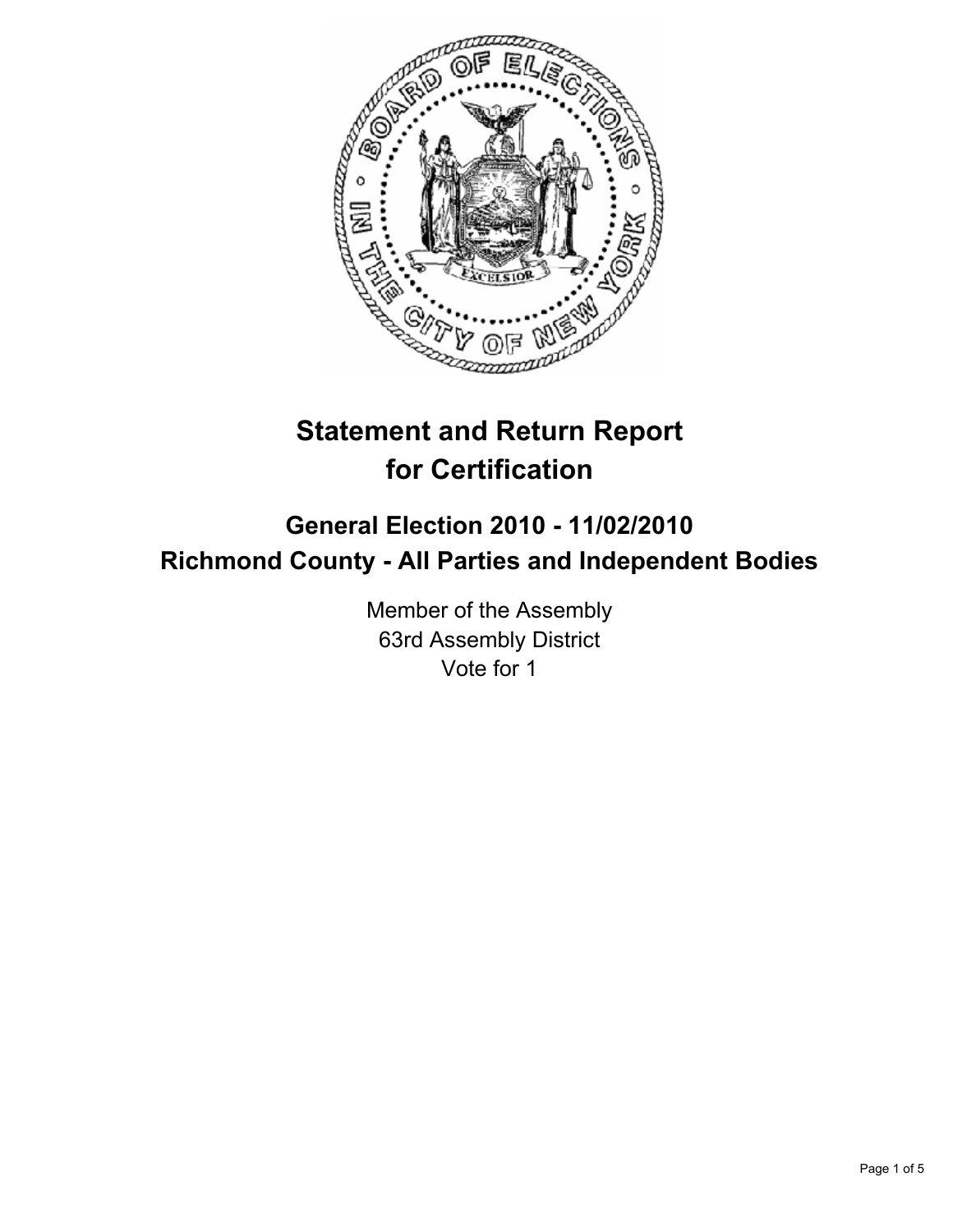

## **Assembly District 63**

| PUBLIC COUNTER                      | 24,048      |
|-------------------------------------|-------------|
| <b>EMERGENCY</b>                    | 0           |
| ABSENTEE/MILITARY                   | 849         |
| <b>AFFIDAVIT</b>                    | 253         |
| <b>Total Ballots</b>                | 25,219      |
| MICHAEL J CUSICK (DEMOCRATIC)       | 12,871      |
| MICHAEL J CUSICK (INDEPENDENCE)     | 2,196       |
| MICHAEL J CUSICK (CONSERVATIVE)     | 2,639       |
| MICHAEL J CUSICK (WORKING FAMILIES) | 718         |
| DANNY PANZELLA (LIBERTARIAN)        | 1,732       |
| AXL ROSE (WRITE-IN)                 | 1           |
| CARA BUONINCONTRI (WRITE-IN)        | 1           |
| CHARLES TAVERNA (WRITE-IN)          | 1           |
| CHRISTOPHER OLIVER (WRITE-IN)       | 1           |
| CONNER GARCIA (WRITE-IN)            | 1           |
| D JANELE HYER-SPENCER (WRITE-IN)    | 1           |
| DAN BONANAO (WRITE-IN)              | 1           |
| DANNY AMITRANO (WRITE-IN)           | 1           |
| DANNY PANZELLA (WRITE-IN)           | 1           |
| DAVE NARBY (WRITE-IN)               | 1           |
| DAVID BENDER (WRITE-IN)             | 1           |
| ELVIS ROSARIO (WRITE-IN)            | 1           |
| FRANK FOSSELLA (WRITE-IN)           | 1           |
| FRANK MORANO (WRITE-IN)             | 1           |
| <b>GEOFF CELIS (WRITE-IN)</b>       | 1           |
| <b>GEORGIA BELLE (WRITE-IN)</b>     | 1           |
| <b>GLENN BECK (WRITE-IN)</b>        | 1           |
| JAHMEL RIVERA (WRITE-IN)            | 1           |
| JOE ARTESI (WRITE-IN)               | 1           |
| JOSE VALENTIN (WRITE-IN)            | 1           |
| JOSEPH PANCILLA (WRITE-IN)          | $\mathbf 1$ |
| LINDA BUTTI (WRITE-IN)              | 1           |
| LORRAINE SCANNI (WRITE-IN)          | 1           |
| LOU TOBACCO (WRITE-IN)              | 1           |
| MARCUS A MARINO (WRITE-IN)          | 1           |
| MARIETTA A CANNING (WRITE-IN)       | 5           |
| MARIO CRESCENZO (WRITE-IN)          | 1           |
| MENACHEN MIROZZNIK (WRITE-IN)       | 1           |
| MICHAEL MCMAHON (WRITE-IN)          | 2           |
| MICHELLE BRANDA (WRITE-IN)          | 1           |
| MICKEY MOUSE (WRITE-IN)             | 1           |
| NO NAME (WRITE-IN)                  | 3           |
| POCCHINI (WRITE-IN)                 | 1           |
| THOMAS BAROZ (WRITE-IN)             | 2           |
| TONY THE TIGER (WRITE-IN)           | 1           |
| <b>Total Votes</b>                  | 20,199      |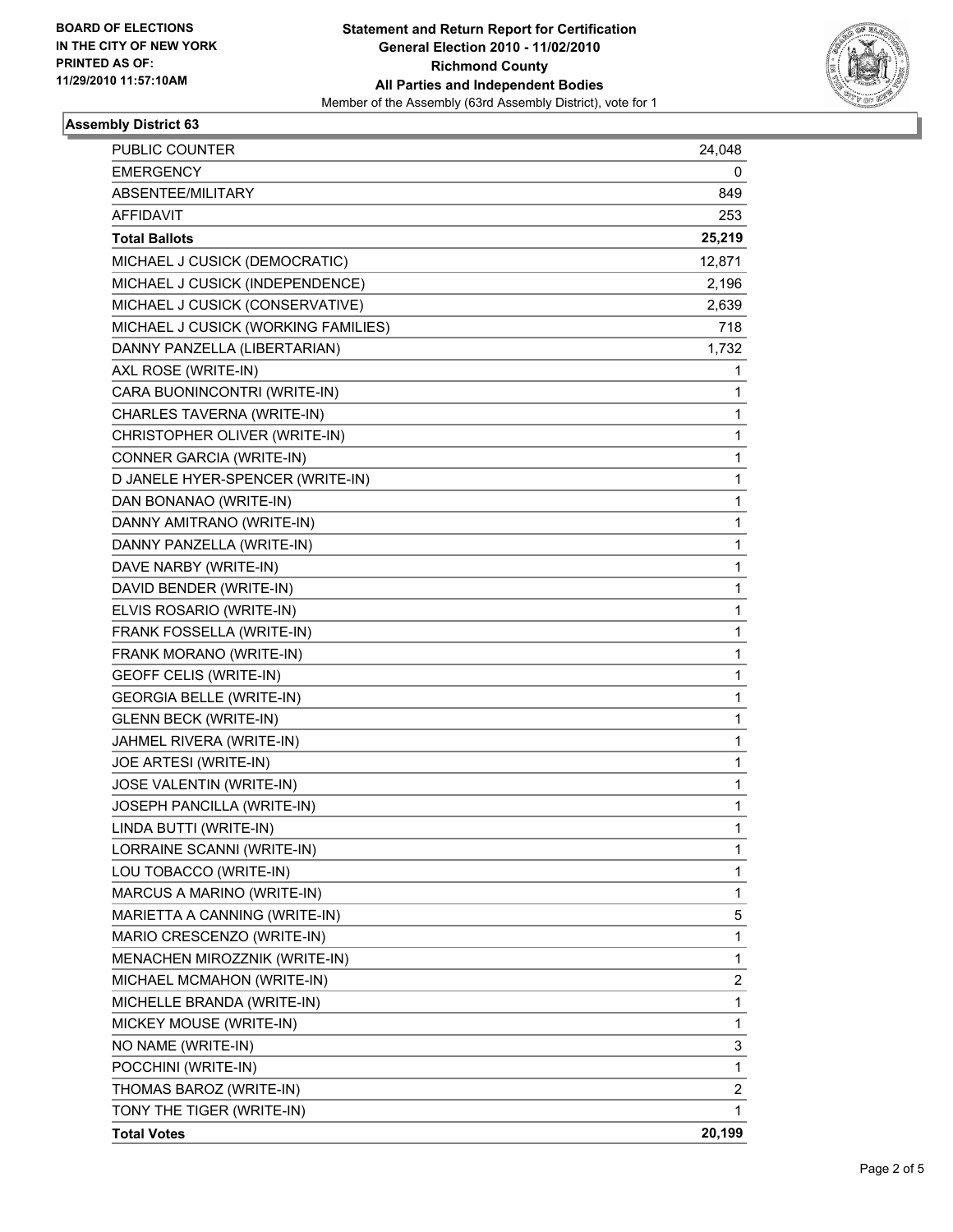

Unrecorded 5,020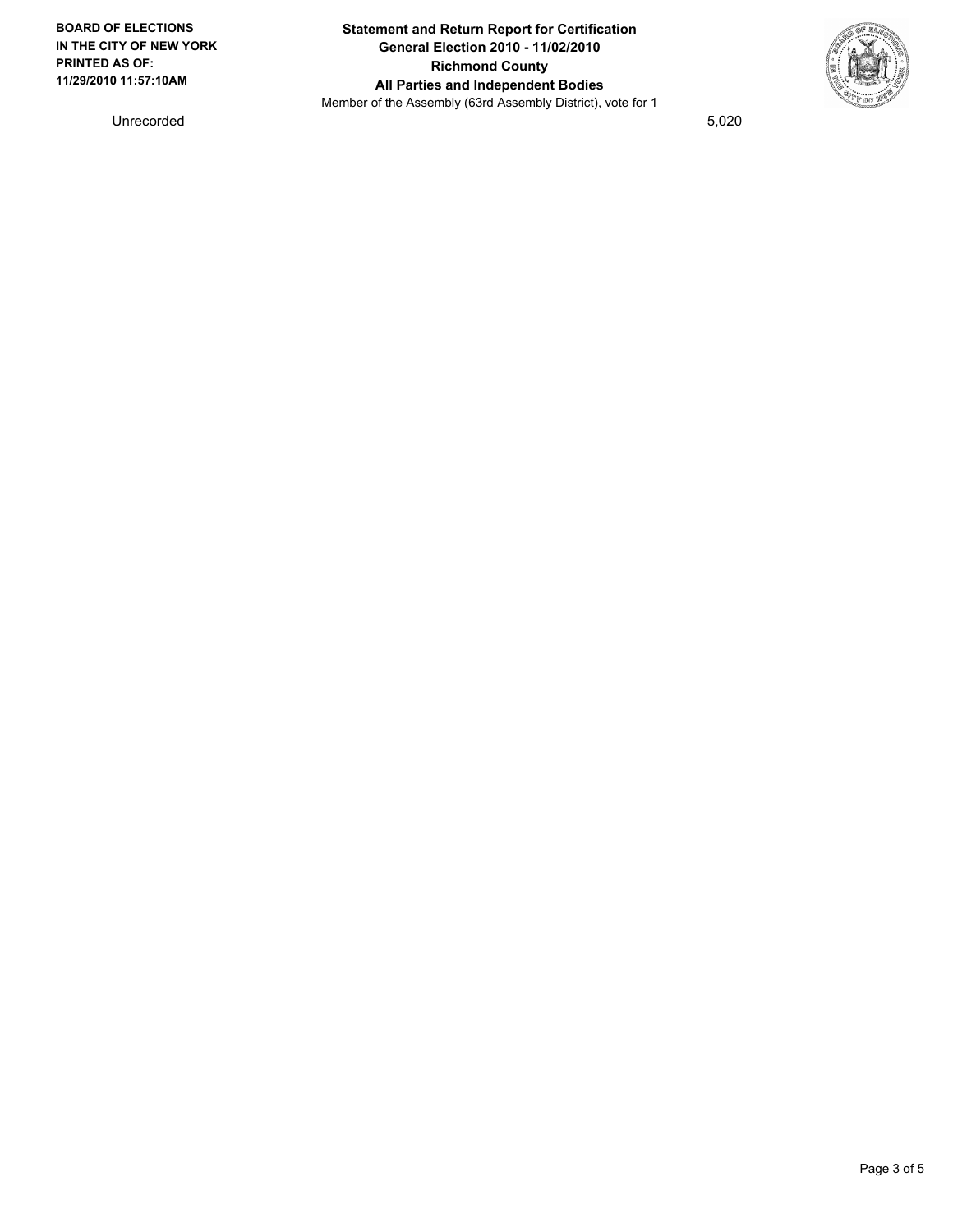

### **Total for Member of the Assembly (63rd Assembly District) - Richmond County**

| <b>PUBLIC COUNTER</b>               | 24,048       |
|-------------------------------------|--------------|
| <b>EMERGENCY</b>                    | 0            |
| ABSENTEE/MILITARY                   | 849          |
| AFFIDAVIT                           | 253          |
| <b>Total Ballots</b>                | 25,219       |
| MICHAEL J CUSICK (DEMOCRATIC)       | 12,871       |
| MICHAEL J CUSICK (INDEPENDENCE)     | 2,196        |
| MICHAEL J CUSICK (CONSERVATIVE)     | 2,639        |
| MICHAEL J CUSICK (WORKING FAMILIES) | 718          |
| DANNY PANZELLA (LIBERTARIAN)        | 1,732        |
| AXL ROSE (WRITE-IN)                 | 1            |
| CARA BUONINCONTRI (WRITE-IN)        | 1            |
| CHARLES TAVERNA (WRITE-IN)          | 1            |
| CHRISTOPHER OLIVER (WRITE-IN)       | 1            |
| CONNER GARCIA (WRITE-IN)            | $\mathbf{1}$ |
| D JANELE HYER-SPENCER (WRITE-IN)    | 1            |
| DAN BONANAO (WRITE-IN)              | 1            |
| DANNY AMITRANO (WRITE-IN)           | $\mathbf{1}$ |
| DANNY PANZELLA (WRITE-IN)           | 1            |
| DAVE NARBY (WRITE-IN)               | 1            |
| DAVID BENDER (WRITE-IN)             | $\mathbf{1}$ |
| ELVIS ROSARIO (WRITE-IN)            | 1            |
| FRANK FOSSELLA (WRITE-IN)           | 1            |
| FRANK MORANO (WRITE-IN)             | $\mathbf{1}$ |
| <b>GEOFF CELIS (WRITE-IN)</b>       | 1            |
| <b>GEORGIA BELLE (WRITE-IN)</b>     | 1            |
| <b>GLENN BECK (WRITE-IN)</b>        | $\mathbf{1}$ |
| JAHMEL RIVERA (WRITE-IN)            | 1            |
| JOE ARTESI (WRITE-IN)               | 1            |
| JOSE VALENTIN (WRITE-IN)            | $\mathbf{1}$ |
| <b>JOSEPH PANCILLA (WRITE-IN)</b>   | 1            |
| LINDA BUTTI (WRITE-IN)              | 1            |
| LORRAINE SCANNI (WRITE-IN)          | 1            |
| LOU TOBACCO (WRITE-IN)              | 1            |
| MARCUS A MARINO (WRITE-IN)          | 1            |
| MARIETTA A CANNING (WRITE-IN)       | 5            |
| MARIO CRESCENZO (WRITE-IN)          | 1            |
| MENACHEN MIROZZNIK (WRITE-IN)       | 1            |
| MICHAEL MCMAHON (WRITE-IN)          | 2            |
| MICHELLE BRANDA (WRITE-IN)          | 1            |
| MICKEY MOUSE (WRITE-IN)             | 1            |
| NO NAME (WRITE-IN)                  | 3            |
| POCCHINI (WRITE-IN)                 | 1            |
| THOMAS BAROZ (WRITE-IN)             | 2            |
| TONY THE TIGER (WRITE-IN)           | 1            |
| <b>Total Votes</b>                  | 20,199       |